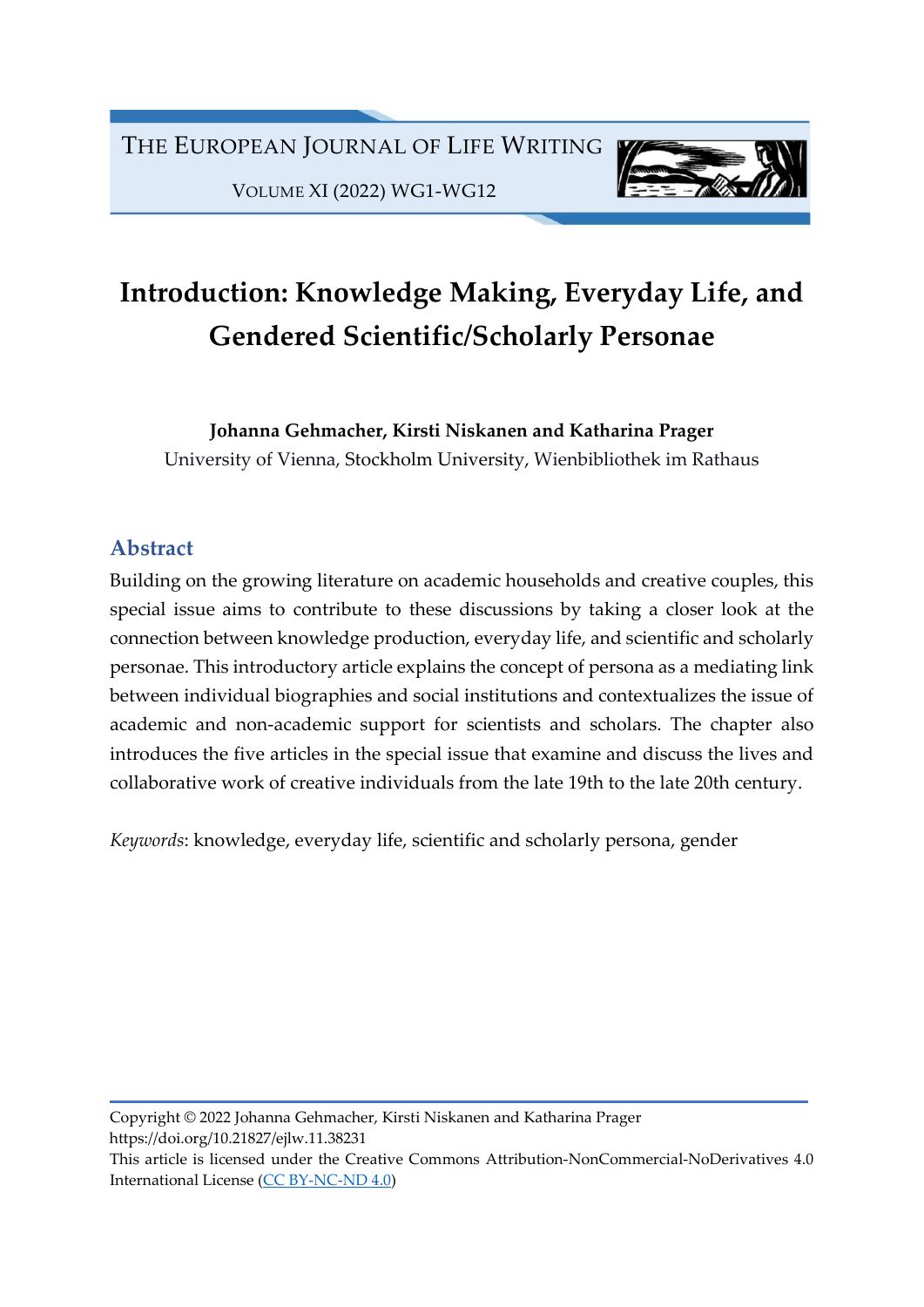The social constructivist turn in the late 1970s and early 1980s changed the ways in which we think about science and scholarship and about who engages in their making. Pushing the boundaries of what the history of science and scholarship is, historians have since then moved away from histories based on great men narratives to explore the crafts of science and scholarship, their practices, places, and social relations.<sup>1</sup> A rich literature has explored science and scholarship as a collective activity and the contribution of women, household, family, marriage and intimate relationships to knowledge making. A common denominator in this literature is the ambition to move away from preconceived notions of what science and scholarship are, from what is considered recognized knowledge, and to look instead at what people do when they create knowledge, how they define themselves and how they relate to and interact with academic institutions and knowledge communities within, and outside, their own fields of knowledge.<sup>2</sup>

In line with this growing body of literature, the aim of this special issue is to contribute to these discussions by focussing more closely on the link between knowledge making, everyday life and the scientific or scholarly persona. In discussions on how science and scholarship work, the concept of the scientific or scholarly persona has proved useful. The persona concept comes from social anthropology and has been developed by historians of science and scholarship to understand the ways in which science and scholarship is performed and embodied.<sup>3</sup> The term ties in with discussions on relational identity construction where imitation and adaptation play a vital role in social interaction. It creates a mediating link between individual biographies and the history of social (scientific/scholarly) institutions and draws attention to how social and cultural categories interact with individual lives.<sup>4</sup> Drawing on the image of the mask in Greek theatre, the concept conveys both the general intelligibility of particular characters and the limited number of models for individual careers available in a particular context, profession, discipline, or milieu.<sup>5</sup>

Researchers were slow to focus more attention on the gendered character of the scientific or scholarly persona, although some did point out its affinity to feminist theories on the construction of gendered identities, which have been elaborated since the 1980s.<sup>6</sup> That said, the persona concept appears to be a useful tool in understanding the gender regimes of academic life. The concept helps to reveal implicit and explicit norms and templates of certain academic communities and allows us to analyse otherwise hidden forms of inclusion and exclusion. It also allows us to demonstrate how gendered scientific or scholarly personae are ´formative of both the individual scientist and the discipline to which they belong.<sup>'7</sup>

Following on from this perspective, we want to dig deeper into the connections between women's struggles for equal inclusion in academic professions in the late 19<sup>th</sup>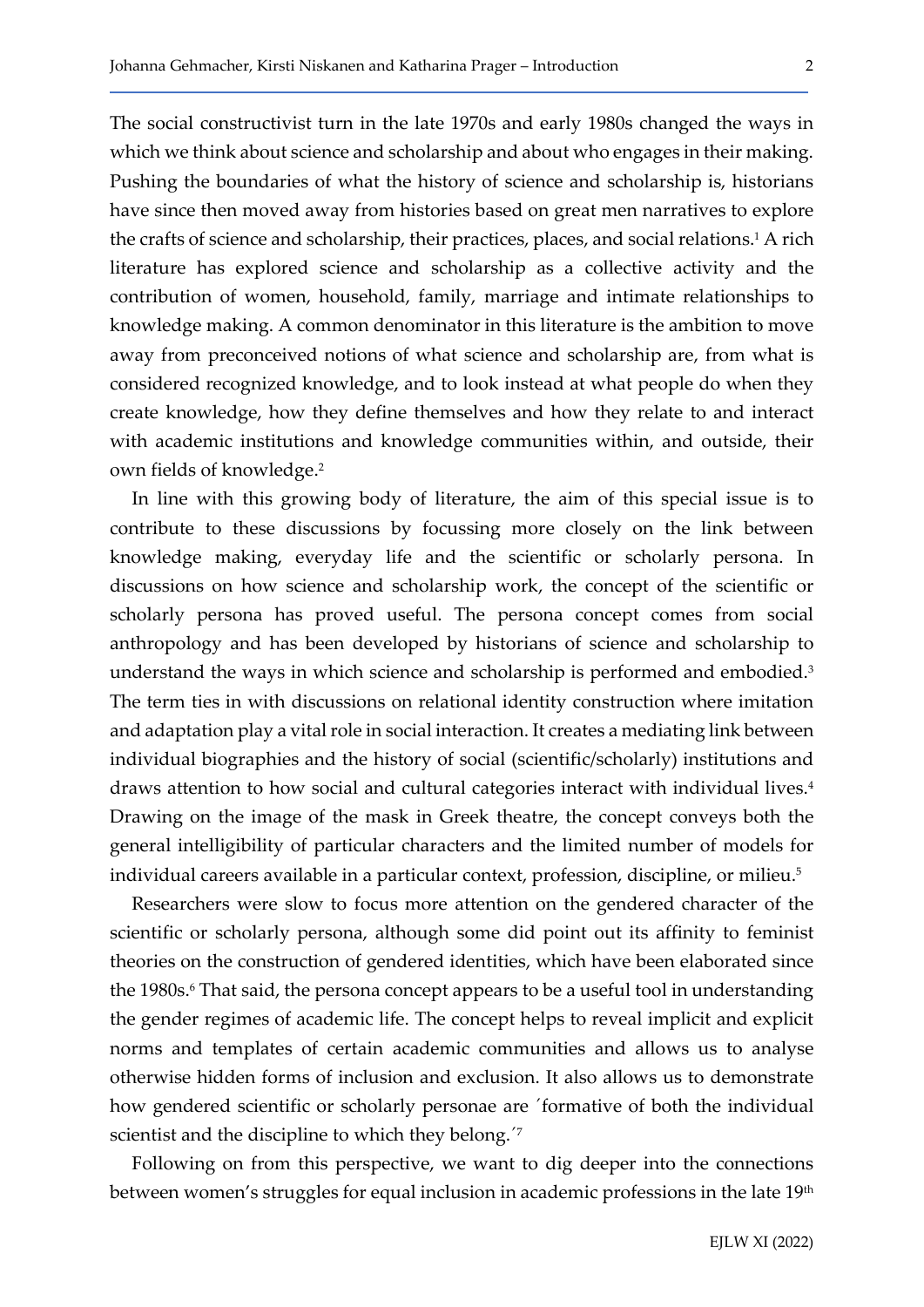and early 20th centuries and transformations of the scientific/scholarly persona. Work that has been done on pioneering women scholars who have overcome institutional and other hurdles, and on academic couples, demonstrates the considerable contribution of family members to scholarly work. Building on this, we employ the concept of the scholarly household to explore more closely the everyday contexts, domestic and otherwise, that enable scientific and scholarly work to be carried out.<sup>8</sup>

This focus on (scholarly and non-scholarly) support raises questions on who gives and on who receives this assistance. Firstly, if one considers the crucial but mostly invisible help many male scholars have long received (and still receive) from their wives, secretaries, and assistants, the question arises as to what kind of support has been given to educated women, who have been searching for a place in academia since the late  $19<sup>th</sup>$  century? Whatever the individual arrangements, the gender inequalities in this regard are evident. The questions of how, by whom and to whom domestic, secretarial and other support was (and is) provided therefore have high heuristic value for the analysis of gender regimes in academia in European countries and North America in the 19<sup>th</sup> and 20<sup>th</sup> centuries. Tying in with research on the lives and work of early modern scholars, an increasing number of whom led secular, family-oriented lives, this concept helps us to understand how  $19<sup>th</sup>$  and  $20<sup>th</sup>$  century academics must also be analysed in the context of the familial and para-familial environments that supported them.<sup>9</sup>

Secondly, the various implications of increasing opportunities for women to attain higher education deserve closer examination. Understandably, research on women's participation in academic knowledge production has long focused either on the achievements of outstanding women or on institutional barriers and misogynist mentalities. However, there is more to learn. For example, it would be worthwhile to examine less obvious ways in which academic knowledge production has benefited from the increasing numbers of women partaking in higher education. Among these benefits we should also count the steady supply of scientifically and/or scholarly welleducated female partners, wives and secretaries for male academics. Even if these women did not develop their own academic careers, their contributions to knowledge production in direct and indirect ways should not be underestimated. That said, a greater diversity of personae can be expected alongside the image of the elite, male, white, scientist/scholar committed to an academic institution. The articles in this special issue therefore focus on personae other than the hegemonic ones and examine their gendered nature, in particular.

Among the ways to shape an academic persona, auto/biographical practices play a significant role. Together with strategies such as rhetoric, performance and embodiment, the creation of a consistent biographical narrative is a crucial element of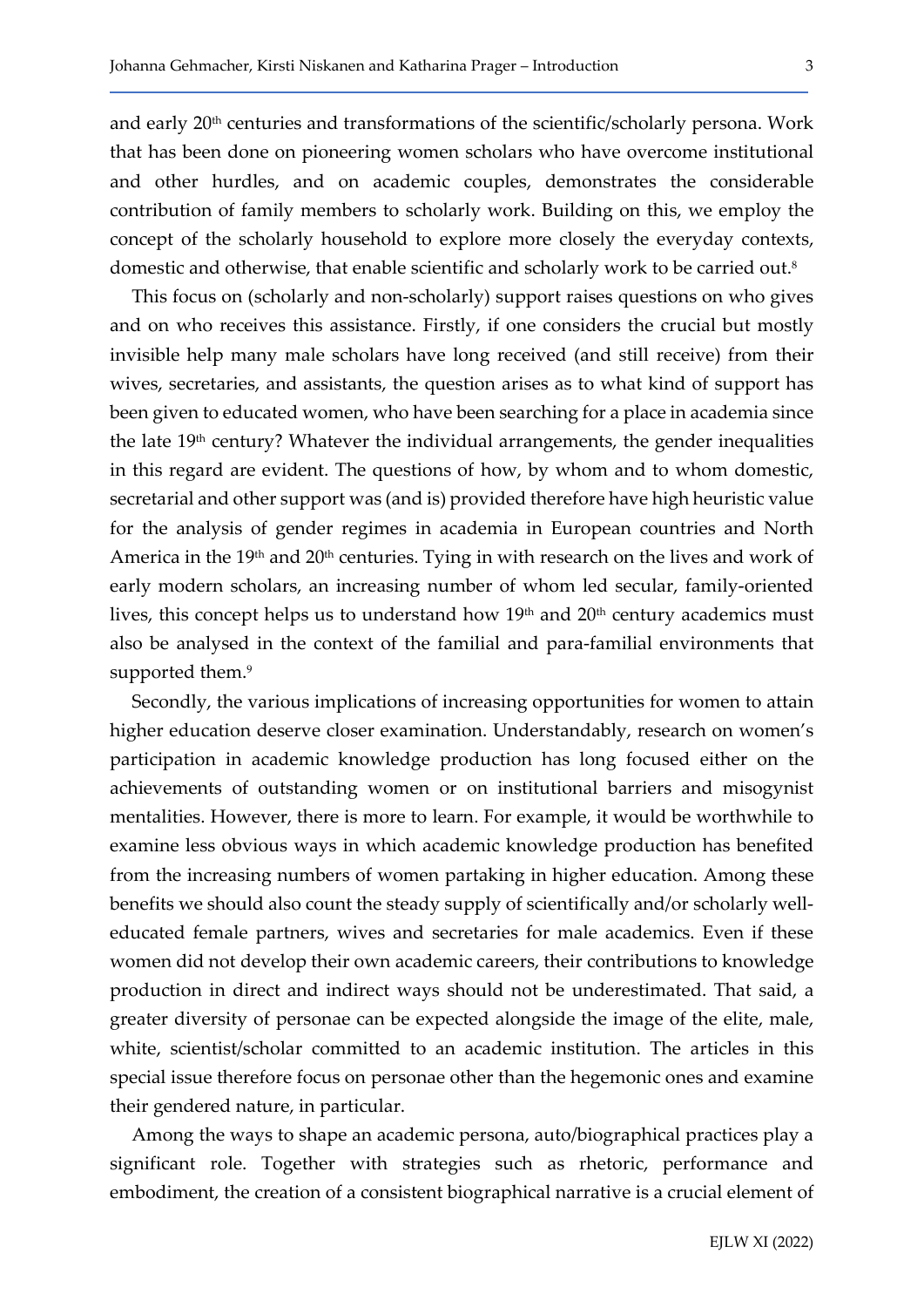a successful academic career. Résumés, anecdotes, autobiographies, wives' and daughters' domestic memoirs, eulogies and biographies intersect and interact in the creation of academic personae. All these kinds of texts both draw from pre-existing meta-biographies of ´the scientist/scholar´ but also transform the model through their interpretations.10 While the relevance of biographical narratives for the careers and afterlife of male scientists/scholars is well documented, auto/biographical practices of women in academia – autobiographical and biographical texts by women scientists/scholars, secretaries, wives, and others – have not yet received the same attention.<sup>11</sup> However, valuable information can be expected here on how scientific/scholarly personae have changed and diversified as academia has gradually opened to women.

Focusing on several European countries and the United States, the articles in this special issue address questions on knowledge, gender and auto/biography from different perspectives. By bringing together autobiographical, biographical and social and cultural perspectives, they shed light on how everyday life and daily chores are reflected in the concept of scientific/scholarly personae. Through scientific/scholarly trajectories of individuals and couples, the five articles reflect different ways in which individuals, male and female, constructed scientific and scholarly personae in constant negotiation and interaction with different contexts – cultural, institutional, disciplinary and geographical – during the late  $19<sup>th</sup>$  and the  $20<sup>th</sup>$  centuries. The three of us who initiated and edited this special issue – Johanna Gehmacher, Kirsti Niskanen and Katharina Prager – met at the IABA conference ´Knowing the Self: Auto/Biographical Narratives and the History of Knowledge´ in Madrid in 2019. We participated in a session titled ´When Does the Genius Do the Chores?´ and our discussions prompted questions that are raised in the case studies of this cluster: What types of relationship arrangements promoted academic careers, what types impeded them, and how is this reflected upon in auto/biographical materials? How did individuals, women and men, who strived for inclusion in the academic world position themselves autobiographically, how did they use different fictional and non-fictional genres to legitimise their aspirations? How are failure and success in academia treated in life narratives? And how are auto/biographical representations used as counternarratives, helping people to fashion themselves as academics and/or position a new discipline in the academic sphere while at the same time questioning the cultural template or model of the academic?

The articles in this special issue demonstrate both the productivity of auto/biographical sources and the merits of the persona concept in examining the social support systems – personal and family relationships and the organization of everyday life – without which knowledge creation would not have been possible.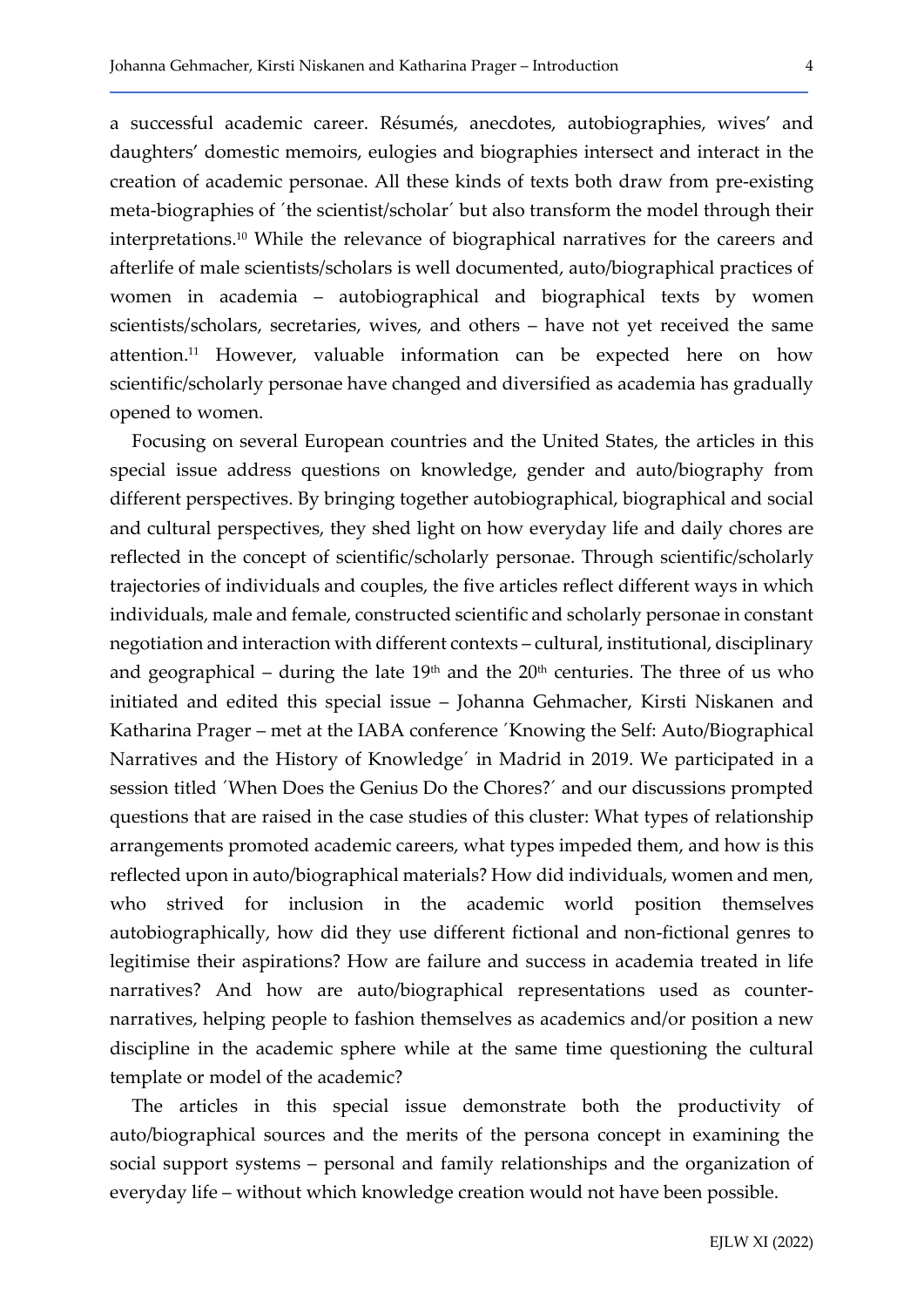The cluster begins with Donald Opitz´s discussion of Eleanor (usually called Nora) Sidgwick's work to advance women's opportunities in mathematics and science in late 19<sup>th</sup> and early 20<sup>th</sup> century England and of her efforts to fashion a scientific persona for women based on her own experiences of upper-class family relationships and ´country science´. Nora Sidgewick was the long-time principal of the famous Newnham College, founded in 1871 as the second women's college in Cambridge. As such, she impacted the advancement of women in science in major ways. A gifted mathematician herself, she publicly advocated women's admission to university examinations and degrees together with her husband Henry Sidgwick. She was experienced in running a large household from her own responsibilities at her family's manor house and adapted this knowledge to housekeeping, overseeing the curriculum, teaching, managing staff and hosting social events at Newnham. In the process, she created a space and an atmosphere that fostered and encouraged learning within the collegiate community. Though she never formally graduated herself, she continued to conduct research alongside her administrative duties at Newnham – including research as a private assistant in her brother-in-law's experimental physics laboratory in Cambridge. Donald Opitz examines autobiographical recollections scattered throughout essays, letters and speeches by Nora Sidgewick. He also analyses a biographical sketch about her mother as a concealed autobiographical text and argues that both in her auto/biographical writing and through her practical scientific work Nora Sidgewick ´occupied and promoted a persona for educated women that embraced an efficient form of gentlewomanly domesticity, one that could only be enhanced by women's scientific and mathematical training.´

While Sidgewick represents a first generation of elite British women who pursued higher education for themselves and helped younger women to do the same, the subsequent articles deal with later generations of European-born academics, all of whom led transnational lives for different reasons.12 Kirsti Niskanen analyses an unpublished biography by Astri Runnström, wife of the renowned Swedish zoologist John Runnström. After their marriage in 1917, Astri Runnström, a primary school teacher without a scientific education, helped in various ways with the research being conducted by her husband, who became a professor at Stockholm University in 1932. She followed him to marine biology stations in countries around the world (including Italy, the UK, and the United States), where they often stayed for lengthy periods (sometimes years) to work together on urchin biology. Even after the birth of their two children, whom they left in the care of family members and others when they were away, the couple continued travelling and working together. Analysing Astri Runnström's biography of her husband, Niskanen shows how both partners benefited from the collaboration. In her, John had a trusted assistant who shared his interests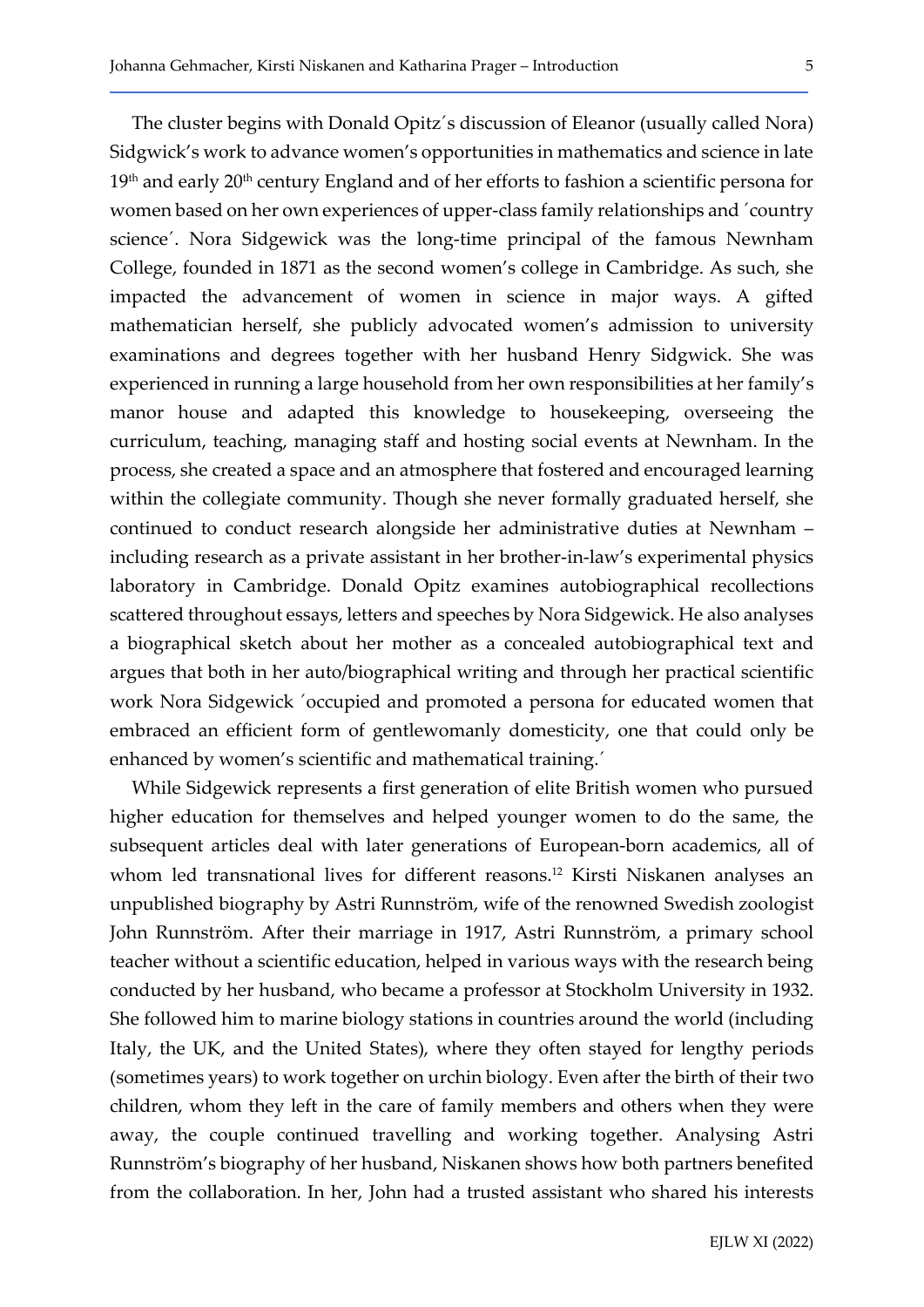and his life and supported him in many respects while Astri experienced their joint work in science and travelling as emancipating. However, when John died in 1971, she abruptly and completely lost her connection to academia and realised that her place in that world was provided to her solely by her husband. As Kirsti Niskanen argues, Astri Runnström used her biography of her late husband to create a ´joint scientific persona´ for which marriage figures as an ´epistemic relationship´. In her in-depth analysis of this extremely valuable unpublished source, Niskanen thus illustrates a wide-spread form of marital cooperation in 20<sup>th</sup> century science but also shows how this particular way of living and working sets limits on the ambitions of women.

The texts by Niskanen and Opitz focus on gendered experiences in the sciences whereas the next three studies are concerned with the conditions under which women forged their academic careers and with the formation of new disciplines in the humanities, the social sciences, and in scientific mediation. The eldest of the protagonists in these articles is the Danzig-born women's rights activist Käthe Schirmacher, one of the first German women to receive a doctorate in Romanic languages in Zurich in 1895. Johanna Gehmacher cites her case to demonstrate the difficulties early European women academics encountered when building a professional career based on their academic education. She argues that Schirmacher, who would never attain the professorship she aspired to, not only had to deal with misogynist academic institutions and continuously readjust her life-plans, but also had to be particularly creative to secure domestic and secretarial support for her work as a public intellectual and freelance writer of academic and other texts. Living with female partners who assisted her in everyday life as well as in her writing, she made a living doing journalistic work and lecturing in many European countries. As Gehmacher points out, Käthe Schirmacher spent many years of her life abroad and, in her autofictional and autobiographical texts and in her personal life, strove to create a new female persona that did not yet fully exist at the time. She, therefore, found herself constantly having to revise her professional identity – as a scholar, as a novelist, as a political and sociological analyst, as a politician – in order to find a place that she could occupy as a learned woman and that would allow her to earn a living.

With Christopher Burke's and Günther Sandner's biographical account of Marie Reidemeister and Otto Neurath, we return to the topic of marital cooperation, though in a more unconventional and liberal form. Roughly of the same generation as the Runnströms, Neurath and his third wife Marie Reidemeister-Neurath had lives marked by political commitment and exile. Reidemeister, who had studied mathematics and physics but was also a trained illustrator, created the Vienna Method of Pictorial Statistics (later known as Isotype) for the Vienna Social and Economic Museum together with the graphic artist Gerd Arntz and the political philosopher and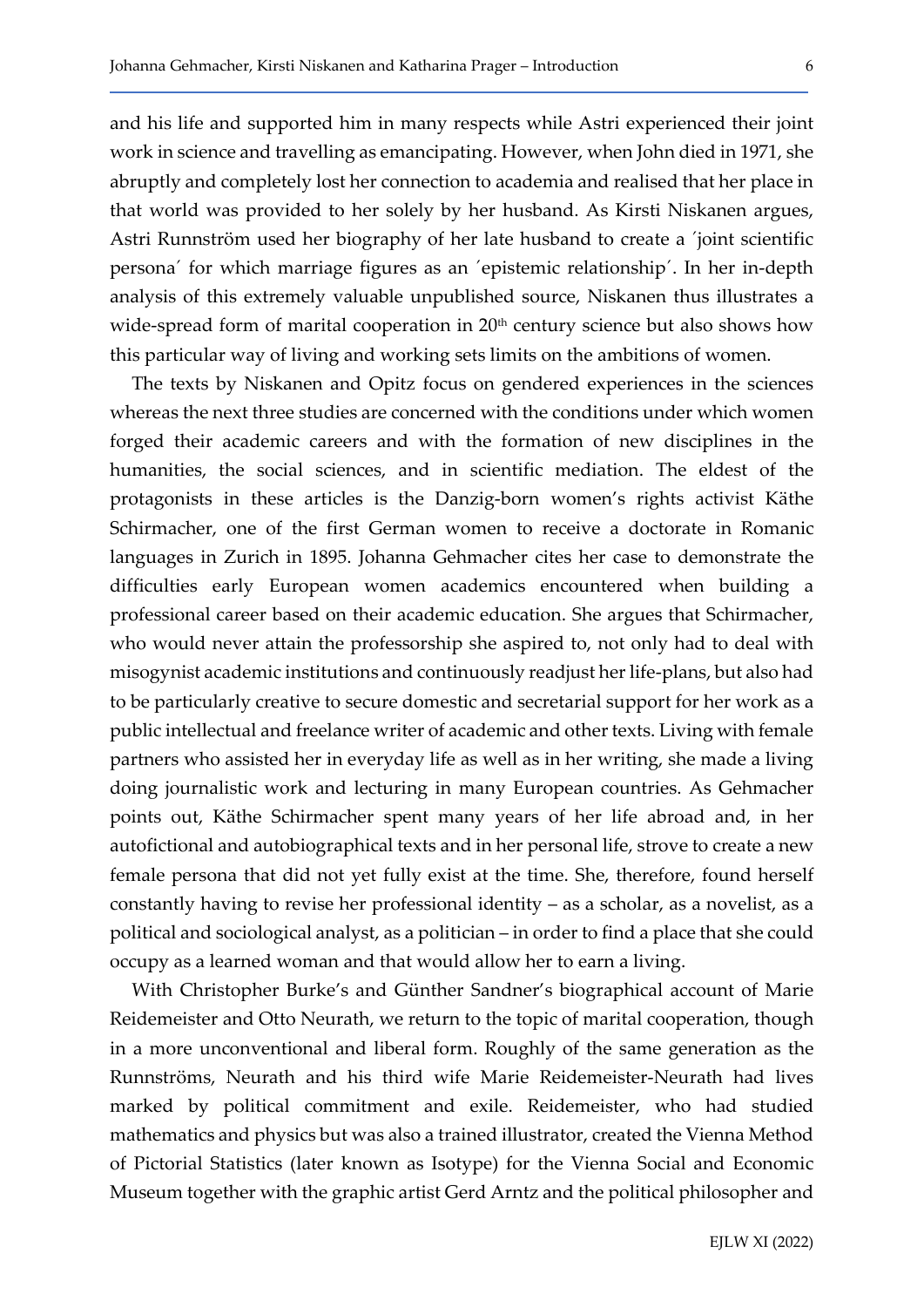sociologist Otto Neurath, the senior member of the group. The initiator of the museum was the political thinker Neurath, an Austro-Marxist committed to adult education and to the dissemination of scientific knowledge on the economy and society to a broad public. As Burke and Sandner point out, Neurath had working relationships with each of his three wives (the writer Anna Schapire, who died in 1911 and the mathematician Olga Hahn, who died in 1937). They cite Jordi Cat who described Neurath's marriages as ´a lifelong pattern of serial integration of intellectual and erotic bonds.´13 They also point to mutual support in these relationships, especially with regard to Olga Hahn, who had been blind since the age of twenty-two and needed daily assistance. After the civil war in Austria in 1934, Reidemeister emigrated to The Hague with Hahn and Neurath. After Hahn's death, Neurath and Reidemeister escaped to Great Britain in the face of the German invasion in the Netherlands and married there. They then founded the Isotype Institute in Oxford, which Reidemeister directed alone following Neurath's death from a stroke in 1945. She moved the institute to London and successfully led it for 25 years, focusing on writing and designing educational books for young readers and developing educational projects in West Africa. In their article, Burke and Sandner firstly outline the everyday practices and networks of the group around Otto Neurath, in which personal relations constantly intermingled with political and academic work. Secondly, they analyse how Reidemeister became a crucial player in shaping the fame of the Vienna Method of Pictorial Statistics/Isotype by publishing Neurath's works as well as writing two memoirs and reinterpreting his role in intellectual history. In so doing, they argue, Reidemeister ´calmly´ recorded ´facts that establish her as a pioneer of information design´.

Katharina Prager writes about another emigrant from Vienna, the historian Gerda Lerner. Born in 1920, she represents the third generation in this special issue. Lerner fled the National Socialist occupation and seizure of power in Austria as a young woman in 1938 and became a pioneer and leading figure in the new field of women's history in the United States later in her life. In her examination of Lerner's autobiographical performances and representations, Prager traces the ways in which the author ´controlled her image through autobiographical writing´ and ´kept on "editing"' her persona. Comparing three major autobiographical texts by the *grande* dame of women's history, she argues that Lerner long kept 'private' and 'professional' spheres of her life strictly separate, thus repeating a dichotomy that feminists (and, incidentally, Lerner herself) otherwise heavily criticised. By referring to Per Wisselgren's description of academia as ´gender coded machinery´, Prager analyses Lerner's strategy of developing these parallel private and professional identities as a conscious act reflecting her illusionless assessment of the academic field which she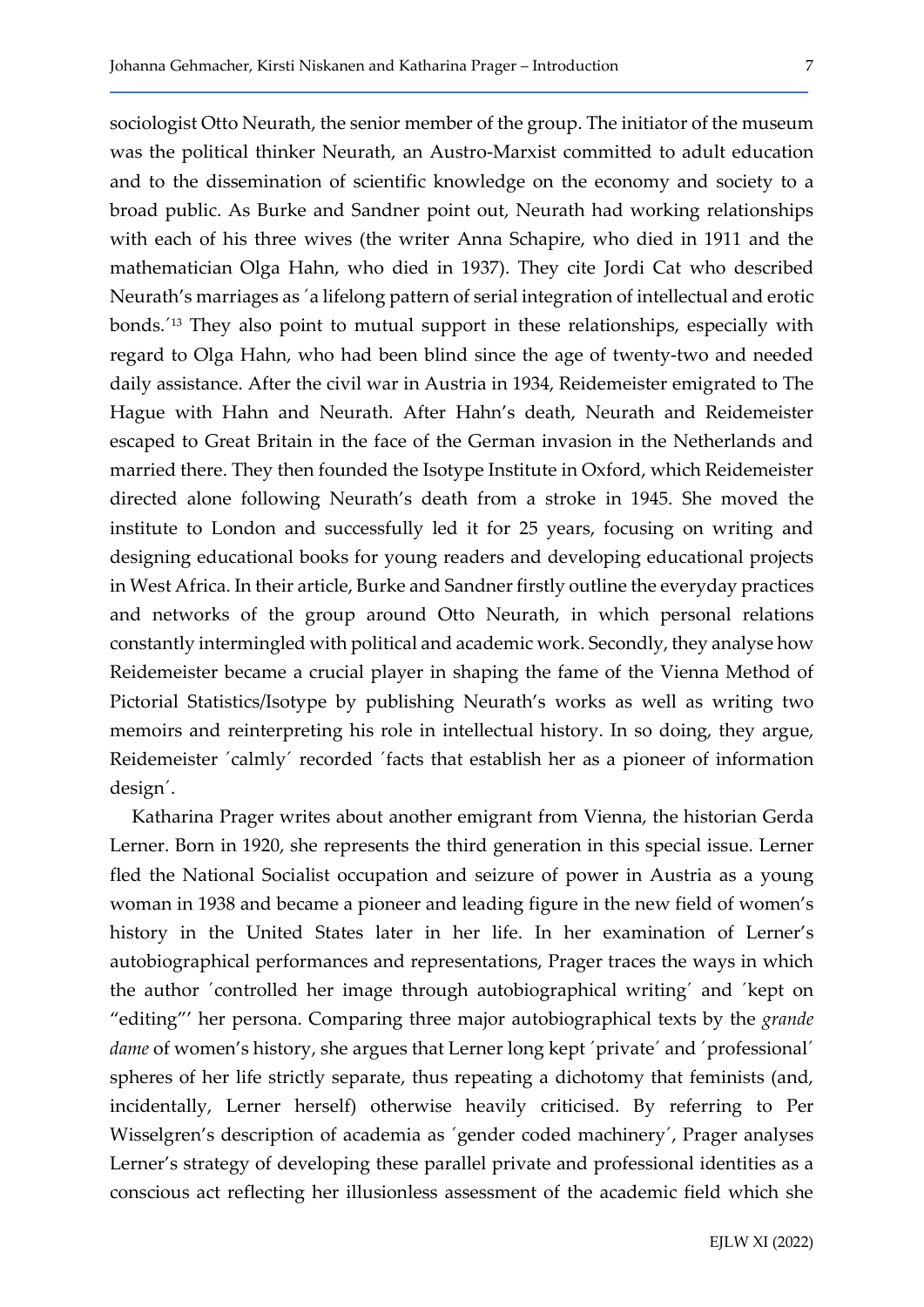wanted to enter as a woman in the 1970s.<sup>14</sup> It was only later in life after achieving recognition and fame that Lerner wrote an autobiography that recounted her struggles as a refugee and her commitment to communist activism during the 1950s and provided at least a glimpse into her housekeeping arrangements as a wife and mother. Katharina Prager analyses Lerner's life-long autobiographical practices as a way of ´crafting and performing her scholarly persona´ that enabled the integration of contradictory cultural vocabularies but that was also marked by certain taboos around her political activism, her own feminist consciousness or the care she gave her dying husband. Her doing the chores was probably the biggest taboo of all.

The five studies in this special issue show from different angles the often-close intertwining of knowledge production and various forms of support work in academic households. They also demonstrate how, in a time of change and growing participation by women in academic education, hegemonic academic personae contributed to keeping women from being equally included in the academic field.

## Works Cited

- Abir-Am, Pnina G. and Dorinda Outram (eds.), Uneasy Careers and Intimate Lives. Women in Science 1789–1979, New Brunswick, NJ: Rutgers University Press, 1987.
- Algazi, Gadi, 'Scholars in Households: Refiguring the Learned Habitus, 1480–1550', in: Science in Context 16:1–2 (2003) 9–42.
- Algazi, Gadi, 'Exemplum and Wundertier, Three Concepts of the Scholarly Persona', in: Bijdragen en mededelingen betreffende de geschiedenis der Nederlanden 131 (2016), 8– 32.
- Beaufaÿs, Sandra, Wie werden Wissenschaftler gemacht? Beobachtungen zur wechselseitigen Konstitution von Geschlecht und Wissenschaft, Bielefeld: Transcript-Verlag, 2015.
- Berg, Annika, Christina Florin and Per Wisselgren (eds.), Par i vetenskap och politik: intellektuella äktenskap i moderniteten, Umeå: Borea, 2011, 13–43, 121–205.
- Bosch, Mineke, 'Persona and the Performance of Identity. Parallel Developments in the Biographical Historiography of Science and Gender, and the Related Uses of Self Narrative', in: L'Homme 24:2 (2013) 11–22.
- Cat, Jordi, 'Neurath and the Legacy of Algebraic Logic', in: Cat, Jordi and Adam Tamas Tuboly (eds.), Neurath Reconsidered: New Sources and Perspectives, Cham: Springer Nature, 2019, 241–338.
- Clark, John, 'Intellectual History and the History of Science', in: Whatmore, Richard and Brian Young (eds.), A Companion to Intellectual History, Chichester: Wiley Blackwell, 2015, 182–198.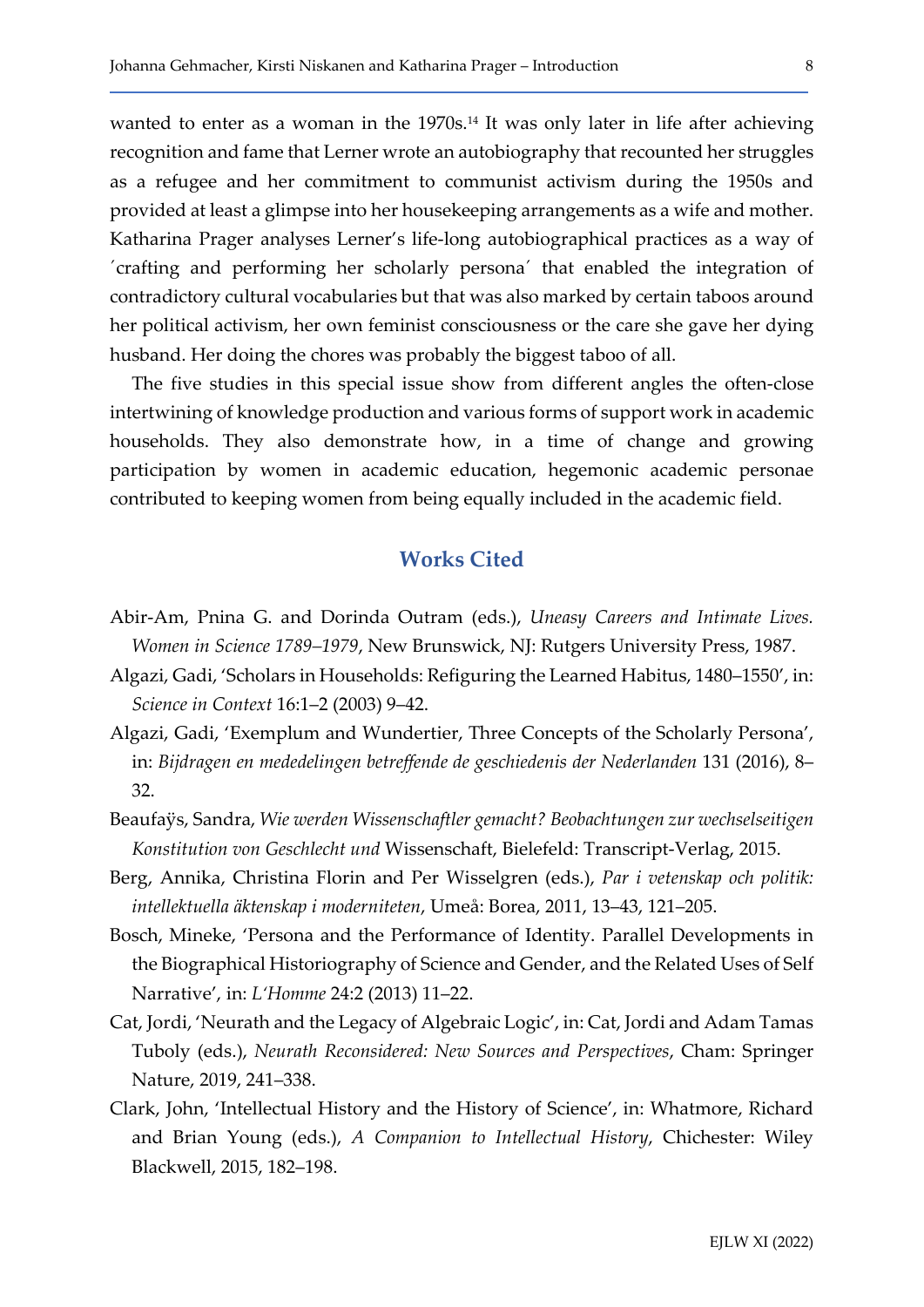Coen, Deborah R., 'A Lens of Many Facets', in: Isis, 97:2 (2006) 395–419.

- Coen, Deborah R., 'The Common World: History of science and intimacy', in: Modern Intellectual History 11:2 (2014) 417–438.
- Daston, Lorraine and Sibum, Otto, 'Introduction: Scientific Personae and Their Histories', in: Science in Context 16:1–2 (2003) 1–8.
- Gehmacher, Johanna, Katharina Prager and Klara Löffler, 'Leben in Bewegung. Interdependenzen zwischen Biografie, Migration und Geschlecht', in: Österreichische Zeitschrift für Geschichtswissenschaften 29:3 (2018) 7–16.
- Heintz, Bettina, Wissenschaft, die Grenzen schafft. Geschlechterkonstellationen im disziplinären Vergleich, Bielefeld: Transcript-Verlag, 2015.
- Lykknes, Annette, Donald L. Opitz and Brigitte Van Tiggelen (eds.), For Better or For Worse? Collaborative Couples in the Sciences, Basel: Birkhäuser, 2012.
- Ní Dhúill, Caitríona, Metabiography. Reflecting on Biography, Cham: Palgrave Macmillan, 2020.
- Niskanen, Kirsti, Mineke Bosch and Kaat Wils, 'Scientific Personas in Theory and Practice – Ways of Creating Scientific, Scholarly, and Artistic Identities', in: Persona Studies 4:1 (2018) 1–5.
- Niskanen, Kirsti and Michael J. Barany, 'Introduction: The Scholar Incarnate', in: Niskanen, Kirsti and Michael J. Barany (eds.), Gender, Embodiment, and the History of the Scholarly Persona: Incarnations and Contestations, Cham: Palgrave Macmillan, 2021, 1–17.
- Nyhart, Lynn K., 'Historiography of the History of Science', in: Bernard Lightman (ed.), A Companion to the History of Science, Wiley Blackwell, 2017, 7–21.
- Opitz, Donald L., Staffan Bergwik and Brigitte Van Tiggelen, 'Introduction: Domesticity and the Historiography of Science', in: Opitz, Donald L., Staffan Bergwik and Brigitte Van Tiggelen (eds.), Domesticity in the Making of Modern Science, Basingstoke: Palgrave Macmillan, 2016, 1–15.
- Outram, Dorinda, 'Gender', in: Park, Katharine and Lorraine Daston (eds.), The Cambridge History of Science: Volume 3: Early Modern Science, Cambridge: Cambridge University Press, 2006, 797–817.
- Paul, Herman, 'Introduction: Repertoires and Performances of Academic Identity', in: BMGN: Low Countries Historical Review 4 (2016) 3–7.
- Pycior, Helena M., Nancy G. Slack and Pnina G. Abir-Am, Creative Couples in the Sciences,New Brunswick, NJ, Rutgers University Press, 1996.
- Unseld, Melanie and Christine Fornoff-Petrowski (eds.), Paare in Kunst und Wissenschaft, Böhlau Verlag: Wien, Köln, Weimar, 2021.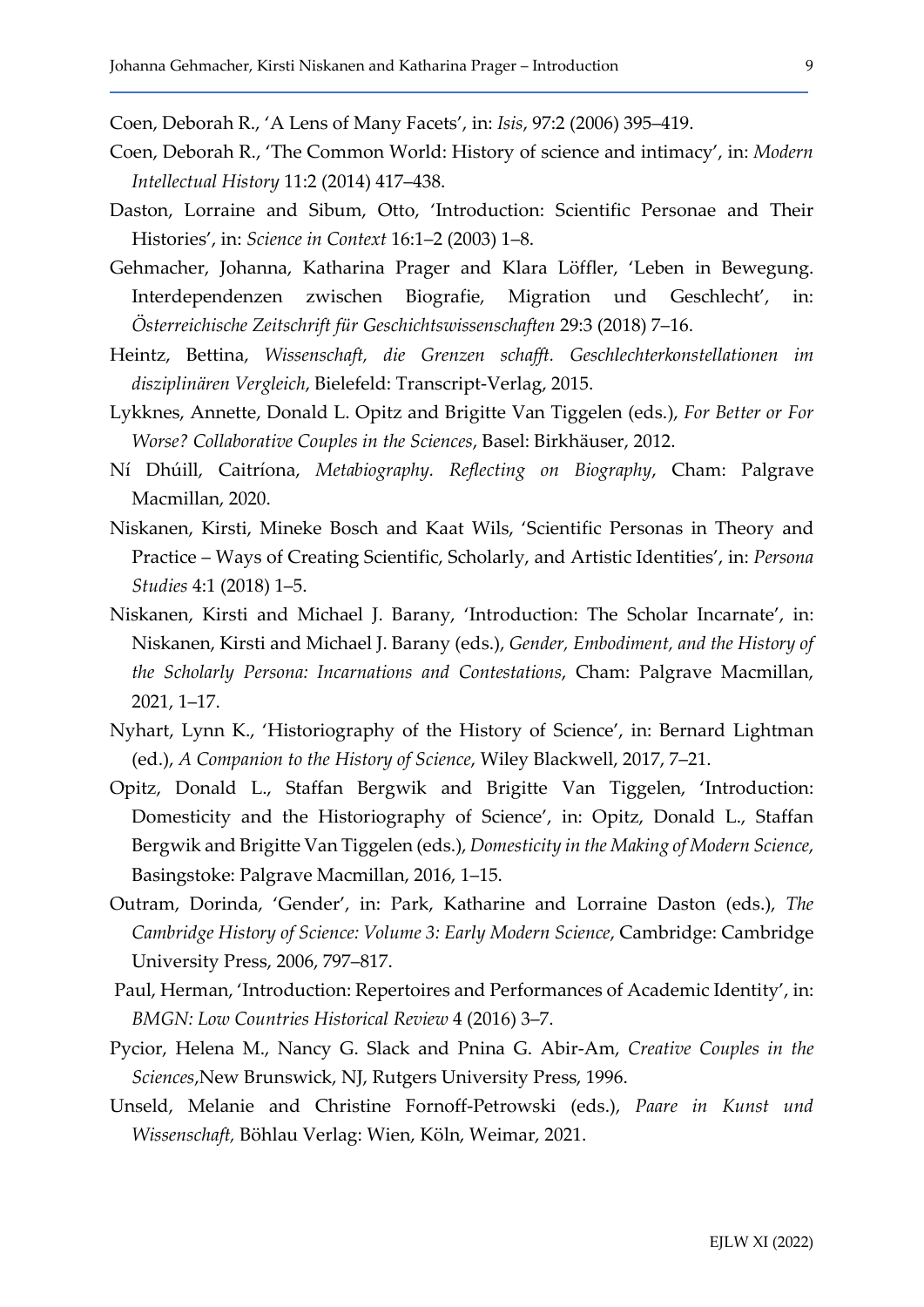- Lisa Svanfeldt Winter, Where Scholars are Made. Gendered Arenas of Persona Formation in Finnish Folkloristics, 1918–1932, PhD thesis, Stockholm: Stockholm University, 2019. http://su.diva-portal.org/smash/get/diva2:1340234/FULLTEXT01.pdf.
- Wils, Kaat, 'Scientific Persona and the History of Gender and Knowledge', in: Yearbook of Women's History 40 (2021) 95–100.
- Wisselgren, Per, 'Women and Extra-Academic Social Research in Sweden 1900–1950: A Sociology of Knowledge Approach', in: International Review of Sociology 31:1 (2021) 1–21. https://dx.doi.org/10.1080/03906701.2021.1926677.

### About the Authors

Prof. Johanna Gehmacher teaches history at the Institute for Contemporary History at the University of Vienna. During the academic year 2018/19 she was Gerda Henkel Guest Professor at the Department for International History at the London School of Economics. In winter 2021/22, she was a Fernand Braudel Fellow at the European University Institute in Florence. She has published widely in the fields of gender history and contemporary history as well as on biographical methods. Among her recent publications is a comprehensive biography of Käthe Schirmacher published together with Elisa Heinrich and Corinna Oesch. (http://www.boehlauverlag.com/download/164990/978-3-205-20721-4\_OpenAccess.pdf)

Kirsti Niskanen is Professor Emeritus of History in the Department of History at Stockholm University, Sweden, and principal investigator of the Scientific Personae in Cultural Encounters project. Her current research interests fall in the broad area of history of science and university history, in a feminist perspective. She is editor of the volume Gender, Embodiment, and the History of the Scholarly Persona. Incarnations and Contestations (Palgrave-McMillan 2021).

DDr. Katharina Prager, historian and cultural scientist, heads the department for research and participation at the Wienbibliothek im Rathaus. Between 2012 and 2020 she worked as a researcher at the Ludwig Boltzmann Institute for the History and Theory of Biography and the Ludwig Boltzmann Institute Digital History. She has published widely on life writing (with a focus on gender and digitization), on Vienna 1900 and on exile history. Among her recent publications is a comprehensive biography of Berthold Viertel.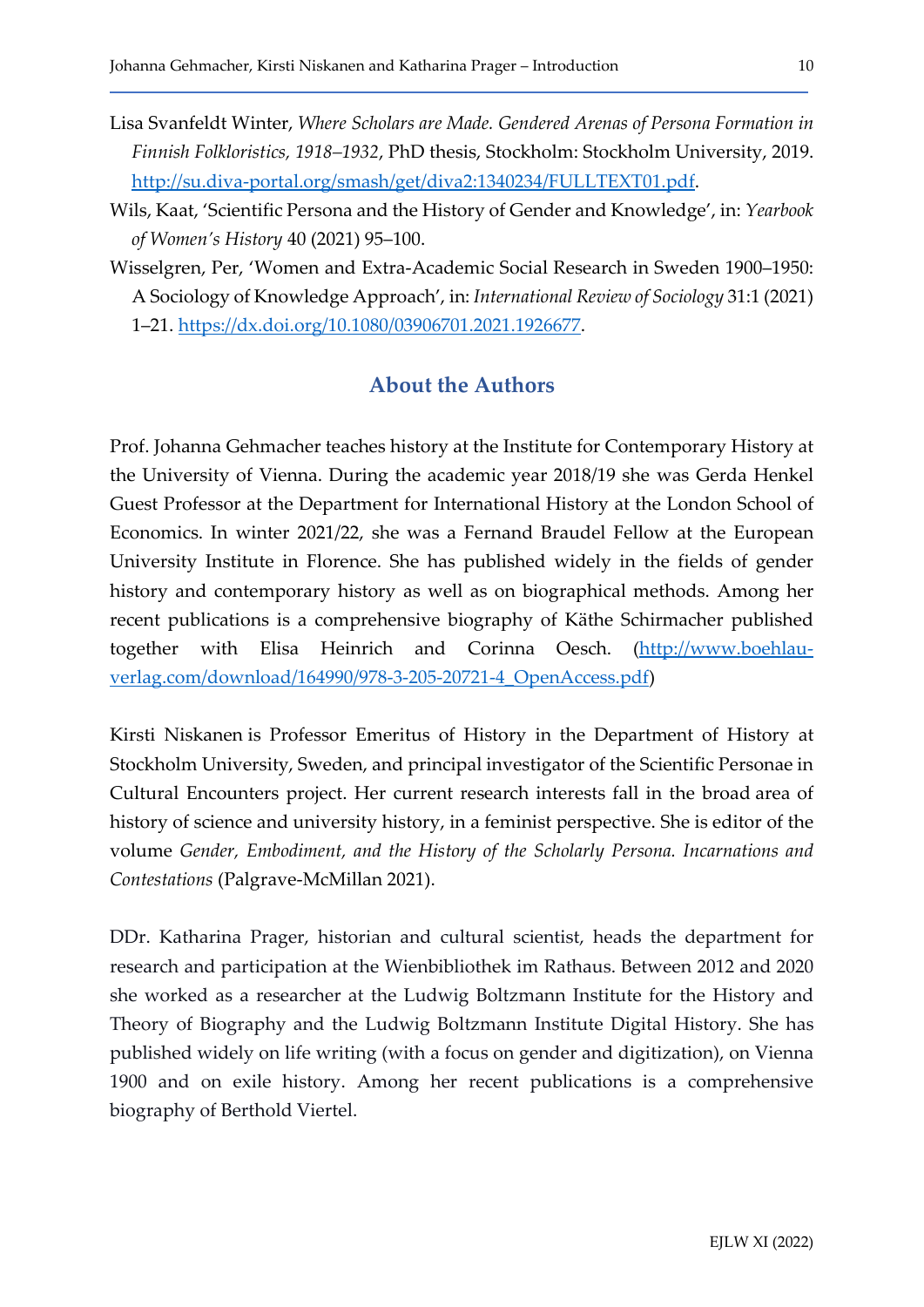### **Notes**

<sup>1</sup> Nyhart, Lynn K., 'Historiography of the History of Science', in: Bernard Lightman (ed.), *A Companion* to the History of Science, Wiley Blackwell, 2017, 7–21; Clark, John, 'Intellectual History and the History of Science', in: Whatmore, Richard and Brian Young (eds.), A Companion to Intellectual History, Chichester: Wiley Blackwell, 2015, 182–198. Paul, Herman, 'Introduction: Repertoires and Performances of Academic Identity', in: BMGN: Low Countries Historical Review 4 (2016) 3–7 (3). The term 'science' is here used in its continental meaning, including both natural sciences and humanities/social sciences.

2 Opitz, Donald L., Staffan Bergwik and Brigitte Van Tiggelen, 'Introduction: Domesticity and the Historiography of Science', in: Opitz, Donald L., Staffan Bergwik and Brigitte Van Tiggelen (eds.), Domesticity in the Making of Modern Science, Basingstoke: Palgrave Macmillan, 2016, 1–15; Lykknes, Annette, Donald L. Opitz and Brigitte Van Tiggelen (eds.), For Better or For Worse? Collaborative Couples in the Sciences, Basel: Birkhäuser, 2012; Berg, Annika, Christina Florin and Per Wisselgren (eds.), Par i vetenskap och politik: intellektuella äktenskap i moderniteten, Umeå: Borea, 2011, 13–43, 121–205. Coen, Deborah R., 'A Lens of Many Facets', in: Isis, 97:2 (2006) 395–419; Coen, Deborah R., 'The Common World: History of science and intimacy', in: Modern Intellectual History 11:2 (2014) 417–438.

<sup>3</sup> Daston, Lorraine and Sibum, Otto, 'Introduction: Scientific Personae and Their Histories', in: Science in Context 16:1–2 (2003) 1–8; Niskanen, Kirsti, Mineke Bosch and Kaat Wils, 'Scientific Personas in Theory and Practice – Ways of Creating Scientific, Scholarly, and Artistic Identities', in: Persona Studies 4:1 (2018) 1–5 (2).

4 Niskanen, Kirsti and Michael J. Barany, 'Introduction: The Scholar Incarnate', in: Niskanen, Kirsti and Michael J. Barany (eds.), Gender, Embodiment, and the History of the Scholarly Persona: Incarnations and Contestations, Cham: Palgrave Macmillan, 2021, 1–17.

5 Daston, Lorraine and Sibum, Otto 2003, 1–8 (3)

6 Bosch, Mineke, 'Persona and the Performance of Identity. Parallel Developments in the Biographical Historiography of Science and Gender, and the Related Uses of Self Narrative', in: L'Homme 24:2 (2013) 11–22.

<sup>7</sup> Wils, Kaat, 'Scientific Persona and the History of Gender and Knowledge', in: Yearbook of Women's History 40 (2021) 95–100 (96).

<sup>8</sup> Abir-Am, Pnina G. and Dorinda Outram (eds.), Uneasy Careers and Intimate Lives. Women in Science 1789–1979, New Brunswick, NJ: Rutgers University Press, 1987; Pycior, Helena M., Nancy G. Slack and Pnina G. Abir-Am, Creative Couples in the Sciences, New Brunswick, NJ, Rutgers University Press, 1996; Unseld, Melanie and Christine Fornoff-Petrowski (eds.), Paare in Kunst und Wissenschaft, Böhlau Verlag: Wien, Köln, Weimar, 2021; Lisa Svanfeldt Winter, Where Scholars are Made. Gendered Arenas of Persona Formation in Finnish Folkloristics, 1918–1932, PhD thesis, Stockholm: Stockholm University, 2019 (223-260).

<sup>9</sup> Algazi, Gadi, 'Scholars in Households: Refiguring the Learned Habitus, 1480–1550', in: *Science in* Context 16:1–2 (2003) 9–42.

<sup>10</sup> Ní Dhúill, Caitríona, Metabiography. Reflecting on Biography, Cham: Palgrave Macmillan, 2020. <sup>11</sup> Heintz, Bettina, Wissenschaft, die Grenzen schafft. Geschlechterkonstellationen im disziplinären Vergleich, Bielefeld: Transcript-Verlag, 2015; Beaufaÿs, Sandra, Wie werden Wissenschaftler gemacht? Beobachtungen zur wechselseitigen Konstitution von Geschlecht und Wissenschaft, Bielefeld: Transcript-Verlag, 2015; Outram, Dorinda, 'Gender', in: Park, Katharine and Lorraine Daston (eds.), The Cambridge History of Science: Volume 3: Early Modern Science, Cambridge: Cambridge University Press, 2006.

<sup>12</sup> On the concept of transnational lives, see Gehmacher, Johanna, Katharina Prager and Klara Löffler, 'Leben in Bewegung. Interdependenzen zwischen Biografie, Migration und Geschlecht', in:

Österreichische Zeitschrift für Geschichtswissenschaften 29:3 (2018) 7–16.